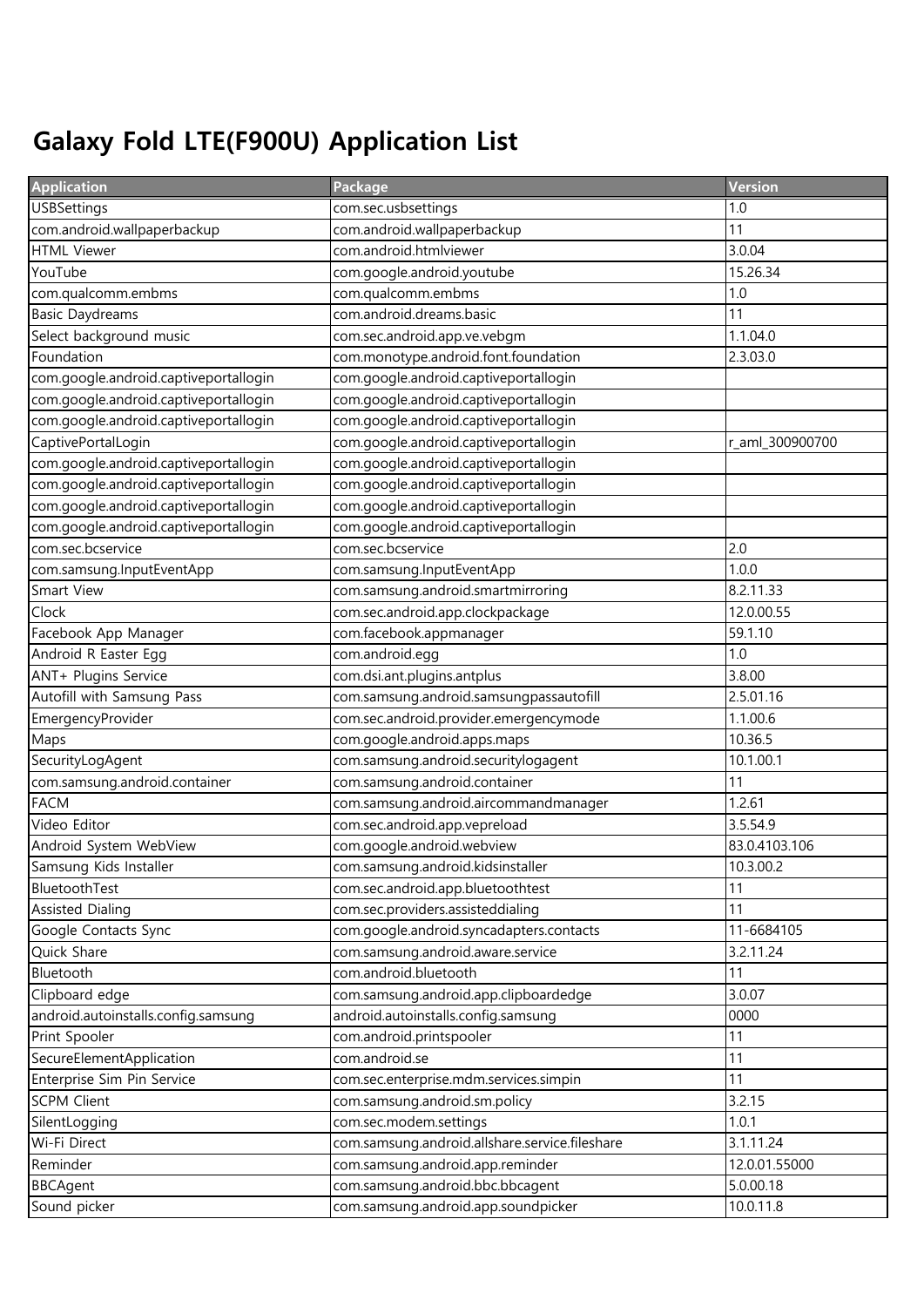| Dual Messenger                       | com.samsung.android.da.daagent                   | 3.1.00.0                     |
|--------------------------------------|--------------------------------------------------|------------------------------|
| Companion Device Manager             | com.android.companiondevicemanager               | 11                           |
| com.samsung.ucs.agent.ese            | com.samsung.ucs.agent.ese                        | 11                           |
| Samsung Free                         | com.samsung.android.app.spage                    | 5.1.01.5                     |
| Trichrome Library                    | com.google.android.trichromelibrary              | 83.0.4103.106                |
| Print Service Recommendation Service | com.google.android.printservice.recommendation   | 1.3.0                        |
| Motion photo Viewer                  | com.samsung.android.motionphoto.viewer           | 1.0.34                       |
| PartnerNetflixActivation             | com.netflix.partner.activation                   | 1.0.0                        |
| <b>DRParser Mode</b>                 | com.sec.android.app.parser                       | 12.0.00.4                    |
| com.sec.enterprise.knox.attestation  | com.sec.enterprise.knox.attestation              | 1.0.3                        |
| Certificate Installer                | com.android.certinstaller                        | 11                           |
| SIM Toolkit                          | com.android.stk                                  | 11                           |
| <b>Dsms</b>                          | com.samsung.android.dsms                         | 2.0.03                       |
| Filter Provider                      | com.samsung.android.provider.filterprovider      | 5.0.32                       |
| Photo Screensavers                   | com.android.dreams.phototable                    | 11                           |
| Samsung capture                      | com.samsung.android.app.smartcapture             | 4.4.30                       |
| FactoryCamera                        | com.sec.factory.camera                           | 3.4.45                       |
| MDMApp                               | com.samsung.android.mdm                          | 1.0                          |
| Chrome                               | com.android.chrome                               | 83.0.4103.106                |
| AppLinker                            | com.sec.android.app.applinker                    | 2.1.10                       |
| Honey Board                          | com.samsung.android.honeyboard                   | 5.2.00.86                    |
| Dictionary                           | com.diotek.sec.lookup.dictionary                 | 3.002.013                    |
| Create movie                         | com.samsung.app.highlightplayer                  | 3.5.54.9                     |
| AR Doodle                            | com.samsung.android.ardrawing                    | 2.5.00.12                    |
| ₩"Bixby₩" voice wake-up              | com.samsung.android.bixby.wakeup                 | 2.1.25.18                    |
| SimMobilityKit                       | com.samsung.ims.smk                              | 1.3.20                       |
| Wi-Fi Calling                        | com.sec.unifiedwfc                               | 6.5.00.51                    |
| Video Trimmer                        | com.samsung.app.newtrim                          | 3.0.15.1                     |
| AASAservice                          | com.samsung.aasaservice                          | 15                           |
| HandwritingService                   | com.samsung.android.sdk.handwriting              | 2.4.01.0                     |
| Key Chain                            | com.android.keychain                             | 11                           |
| Knox Enrollment Service              | com.sec.enterprise.knox.cloudmdm.smdms           | 2.1.31                       |
| WlanTest                             | com.sec.android.app.wlantest                     | 1.1.0                        |
| Google Calendar Sync                 | com.google.android.syncadapters.calendar         | 2020.20.5-319002662-release  |
| Samsung Internet                     | com.sec.android.app.sbrowser                     | 13.0.1.65                    |
| Facebook                             | com.facebook.katana                              | stub (59.1.10)               |
| Wearable Manager Installer           | com.samsung.android.app.watchmanagerstub         | 2.1.01.20006                 |
| Automation Test                      | com.sec.android.app.DataCreate                   | 1.1                          |
| Auto Hotspot                         | com.sec.mhs.smarttethering                       | 1.0.91.0                     |
| Hiya Service                         | com.hiya.star                                    | 2.8.0-samsung-791            |
| Safety Information                   | com.samsung.safetyinformation                    | 3.0.29.0                     |
| StickerCenter                        | com.samsung.android.stickercenter                | 2.0.00.24                    |
| ANT + DUT                            | com.dsi.ant.sample.acquirechannels               | 01.00.05                     |
| Bookmark Provider                    | com.android.bookmarkprovider                     | 11                           |
| Launcher                             | com.sec.android.emergencylauncher                | 1.1.00.24                    |
| Cameralyzer                          | com.sec.factory.cameralyzer                      | 3.2.20.8210                  |
| Call & text on other devices         | com.samsung.android.mdecservice                  | 3.0.00.43                    |
| Favourite Contacts                   | com.sec.android.widgetapp.easymodecontactswidget | 12.0.12                      |
| Weather                              | com.sec.android.daemonapp                        | 1.6.30.51                    |
| slocation                            | com.samsung.android.location                     | 1.5.01.111                   |
| Gmail                                | com.google.android.gm                            | 2020.05.31.316831277.release |
| com.samsung.android.wifi.resources   | com.samsung.android.wifi.resources               | 1.0                          |
| com.sec.phone                        | com.sec.phone                                    | 1.0                          |
|                                      |                                                  |                              |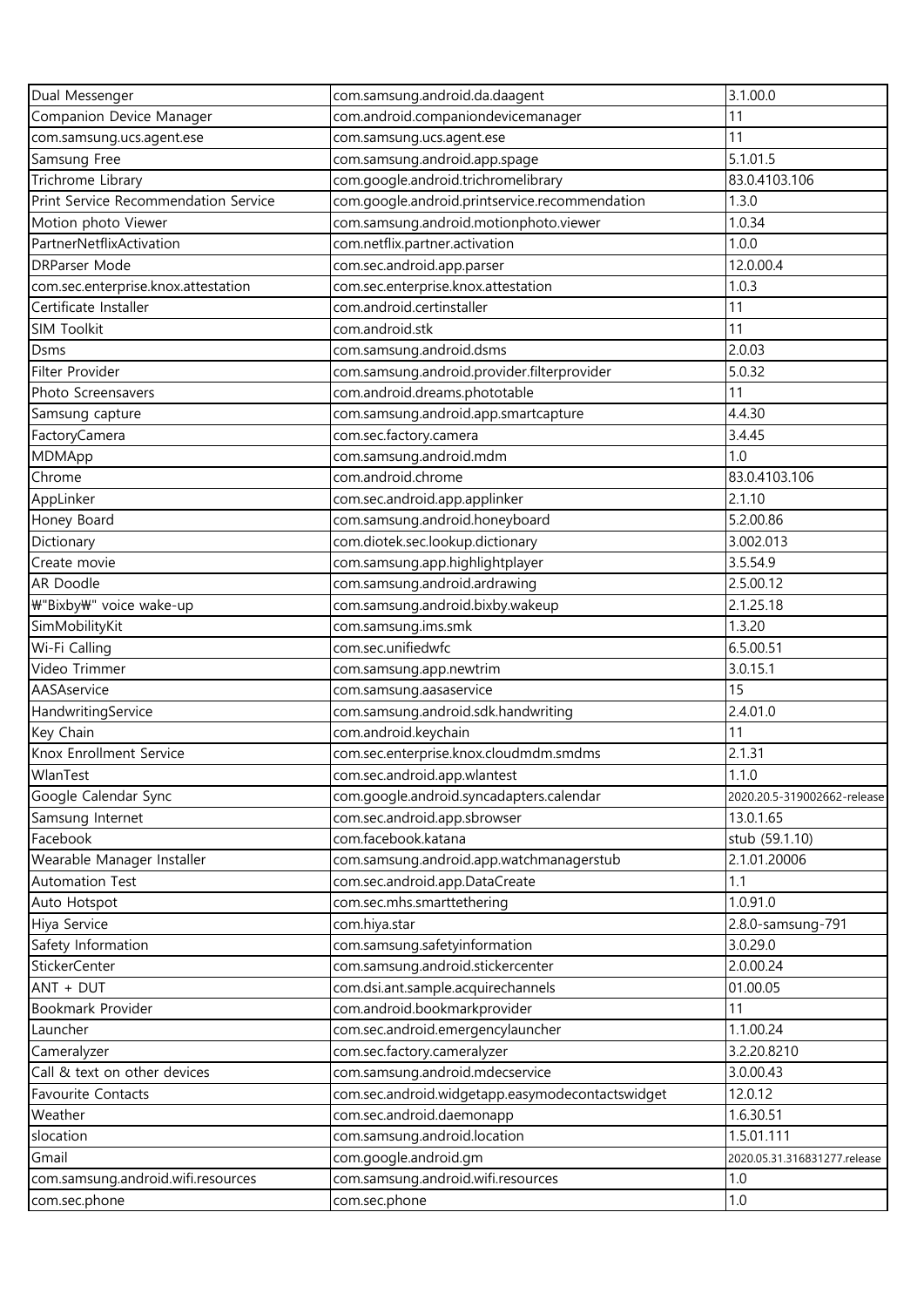| <b>MDE Service Framework</b>                | com.samsung.android.mdx.kit                     | 1.1.49.1            |
|---------------------------------------------|-------------------------------------------------|---------------------|
| Smart Switch Agent                          | com.sec.android.easyMover.Agent                 | 1.7.00.22           |
| ShortcutBNR                                 | com.samsung.android.shortcutbackupservice       | 11                  |
| Mobile Device Information Provider          | com.amazon.appmanager                           | 1.0.200309.0_140810 |
| Android Shared Library                      | com.google.android.ext.shared                   |                     |
| <b>NFC</b>                                  | com.android.nfc                                 | 11                  |
| Google Text-to-speech Engine                | com.google.android.tts                          | 22.10.313224691     |
| SetupWizardLegalProvider                    | com.sec.android.app.setupwizardlegalprovider    | 2.0.07.0            |
| AR Zone                                     | com.samsung.android.arzone                      | 1.5.00.18           |
| com.samsung.android.brightnessbackupservice | com.samsung.android.brightnessbackupservice     | 11                  |
| Main components                             | com.google.android.modulemetadata               | 2020-09-01          |
| Samsung text-to-speech engine               | com.samsung.SMT                                 | 3.1.01.14           |
| com.android.cts.ctsshim                     | com.android.cts.ctsshim                         | 11-6508977          |
| EmergencyManagerService                     | com.sec.android.emergencymode.service           | 1.1.00.39           |
| NetworkStackOverlay                         | com.samsung.android.networkstack                | 11                  |
| Google Location History                     | com.google.android.gms.location.history         | 1.1                 |
| Samsung Keyboard (deprecated)               | com.sec.android.inputmethod                     | 4.9.00.8            |
| <b>Bixby Vision</b>                         | com.samsung.android.visionintelligence          | 3.7.30.6            |
| Samsung ApexService                         | com.sec.android.app.apex                        | 3.3.13              |
| Duo Installer                               | com.google.android.apps.tachyon                 | 0.1                 |
| com.google.ar.core                          | com.google.ar.core                              | $\overline{0}$      |
| <b>ANT HAL Service</b>                      | com.dsi.ant.server                              | 3.0.0               |
| <b>IMS Settings</b>                         | com.samsung.advp.imssettings                    | 1.0                 |
| Nearby Service                              | com.samsung.android.allshare.service.mediashare | 3.0.11.24           |
| SamsungOne                                  | com.monotype.android.font.samsungone            | 1.1.02.0            |
| Sim App Dialog                              | com.android.simappdialog                        | 11                  |
| Tools                                       | com.sec.android.app.quicktool                   | 8.2.42              |
| System Tracing                              | com.android.traceur                             | 1.0                 |
| PacProcessor                                | com.android.pacprocessor                        | 11                  |
| <b>SIM Toolkit</b>                          | com.android.stk2                                | 11                  |
| Link Sharing                                | com.samsung.android.app.simplesharing           | 12.0.00.21          |
| TetheringAutomation                         | com.sec.automation                              | 2.0.1               |
| Perso                                       | com.sec.android.app.personalization             | 11                  |
| CarrierDefaultApp                           | com.android.carrierdefaultapp                   | 11                  |
| Samsung Blockchain Keystore                 | com.samsung.android.coldwalletservice           | 1.3.01.4            |
| SmartFittingService                         | com.samsung.android.smartfitting                | 1.4.14.0            |
| Bluetooth MIDI Service                      | com.android.bluetoothmidiservice                | R-initial           |
| com.android.providers.partnerbookmarks      | com.android.providers.partnerbookmarks          | 11                  |
| ChromeCustomizations                        | com.sec.android.app.chromecustomizations        | 3.0.28              |
| Support components                          | com.google.mainline.telemetry                   | 2020-09-01          |
| Calendar                                    | com.samsung.android.calendar                    | 12.0.00.52000       |
| Secure UI Service                           | com.qualcomm.qti.services.secureui              | 2.7.2               |
| Keyboard Content Center                     | com.samsung.android.icecone                     | 1.3.00.34           |
| <b>Subscription Calendars</b>               | com.samsung.android.opencalendar                | 12.0.00.17          |
| Wi-Fi Tips                                  | com.samsung.android.net.wifi.wifiguider         | 1.5.00.67           |
| SecVideoEngineService                       | com.sec.sve                                     | 1.0                 |
| Netflix                                     | com.netflix.mediaclient                         | 1.0.0               |
| Android System                              | android                                         | 11                  |
| Media Storage                               | com.android.providers.media.module              | 11                  |
| com.google.android.ext.services             | com.google.android.ext.services                 |                     |
| com.google.android.ext.services             | com.google.android.ext.services                 |                     |
| com.google.android.ext.services             | com.google.android.ext.services                 |                     |
| Android Services Library                    | com.google.android.ext.services                 | r_aml_300900700     |
|                                             |                                                 |                     |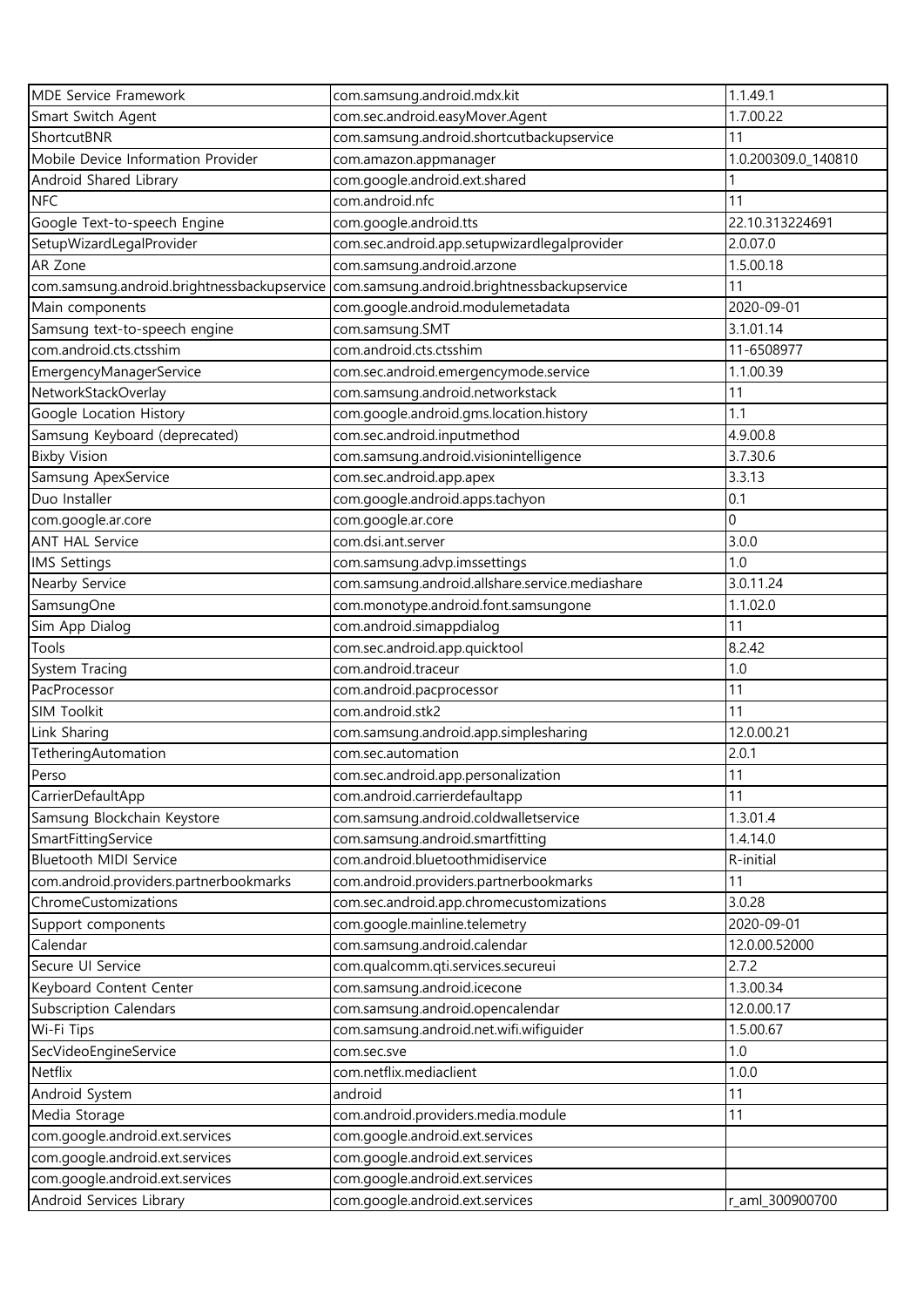| com.google.android.ext.services            | com.google.android.ext.services              |                 |
|--------------------------------------------|----------------------------------------------|-----------------|
| com.google.android.ext.services            | com.google.android.ext.services              |                 |
| com.google.android.ext.services            | com.google.android.ext.services              |                 |
| com.google.android.ext.services            | com.google.android.ext.services              |                 |
| com.google.android.ext.services            | com.google.android.ext.services              |                 |
| OsuLogin                                   | com.android.hotspot2.osulogin                | 11              |
| System Wi-Fi Resources                     | com.android.wifi.resources                   | R-initial       |
| com.google.android.permissioncontroller    | com.google.android.permissioncontroller      |                 |
| com.google.android.permissioncontroller    | com.google.android.permissioncontroller      |                 |
| Permission controller                      | com.google.android.permissioncontroller      | r_aml_300900736 |
| com.google.android.permissioncontroller    | com.google.android.permissioncontroller      |                 |
| com.google.android.permissioncontroller    | com.google.android.permissioncontroller      |                 |
| com.google.android.permissioncontroller    | com.google.android.permissioncontroller      |                 |
| com.google.android.permissioncontroller    | com.google.android.permissioncontroller      |                 |
| com.google.android.permissioncontroller    | com.google.android.permissioncontroller      |                 |
| Tethering                                  | com.android.networkstack.tethering.inprocess | 11              |
| com.qualcomm.atfwd                         | com.qualcomm.atfwd                           | 11              |
| QDCM-FF                                    | com.qti.snapdragon.qdcm_ff                   | 1.0             |
| com.qualcomm.qti.dynamicddsservice         | com.qualcomm.qti.dynamicddsservice           | 1.0             |
| Android Setup                              | com.google.android.setupwizard               | 230.329243634   |
| Google One Time Init                       | com.google.android.onetimeinitializer        | 11-6684105      |
| Emergency information                      | com.android.emergency                        | 11              |
| Market Feedback Agent                      | com.google.android.feedback                  | 11-6684105      |
| Storage Manager                            | com.android.storagemanager                   | 11              |
| System UI                                  | com.android.systemui                         | 11              |
| Wireless emergency alerts                  | com.android.cellbroadcastreceiver            | 11              |
| com.android.wallpapercropper               | com.android.wallpapercropper                 | 11              |
| com.android.carrierconfig                  | com.android.carrierconfig                    | 1.0.0           |
| Google Services Framework                  | com.google.android.gsf                       | 11-6684105      |
| <b>ANT Radio Service</b>                   | com.dsi.ant.service.socket                   | 4.15.20         |
| AlwaysOnDisplay                            | com.samsung.android.app.aodservice           | 6.1.62          |
| AR Emoji                                   | com.samsung.android.aremoji                  | 5.0.00.24       |
| AR Emoji Editor                            | com.samsung.android.aremojieditor            | 4.3.01.5        |
| Accessibility                              | com.samsung.accessibility                    | 12.0.00.61      |
| Android Auto                               | com.google.android.projection.gearhead       | 1.1.801650-stub |
| Apps                                       | com.samsung.android.app.appsedge             | 7.1.18.0        |
| Authentication Framework                   | com.samsung.android.authfw                   | 2.6.00.6        |
| AutoDoodle                                 | com.sec.android.autodoodle.service           | 2.9.11.32       |
| AR Emoji Stickers                          | com.sec.android.mimage.avatarstickers        | 2.9.12.22       |
| com.android.backupconfirm                  | com.android.backupconfirm                    | 11              |
| BadgeProvider                              | com.sec.android.provider.badge               | 2.1.00.9        |
| SmartThings                                | com.samsung.android.beaconmanager            | 10.1.01.11      |
| Face                                       | com.samsung.android.bio.face.service         | 1.0             |
| com.samsung.android.biometrics.app.setting | com.samsung.android.biometrics.app.setting   | 1.0.0           |
| <b>Bixby Voice</b>                         | com.samsung.android.bixby.agent              | 3.0.35.48       |
| <b>Bixby Voice Stub</b>                    | com.samsung.android.bixby.agent.dummy        | 1.0.03.0        |
| <b>Bixby Dictation</b>                     | com.samsung.android.bixby.service            | 3.0.00.7        |
| <b>BixbyVision Framework</b>               | com.samsung.android.bixbyvision.framework    | 3.7.50.2        |
| <b>Blocked Numbers Storage</b>             | com.android.providers.blockednumber          | 11              |
| Blue light filter                          | com.samsung.android.bluelightfilter          | 4.0.0           |
| Default Print Service                      | com.android.bips                             | 11              |
| CIDManager                                 | com.samsung.android.cidmanager               | 11              |
| <b>CMFA Framework</b>                      | com.samsung.android.cmfa.framework           | 1.0.00.18       |
|                                            |                                              |                 |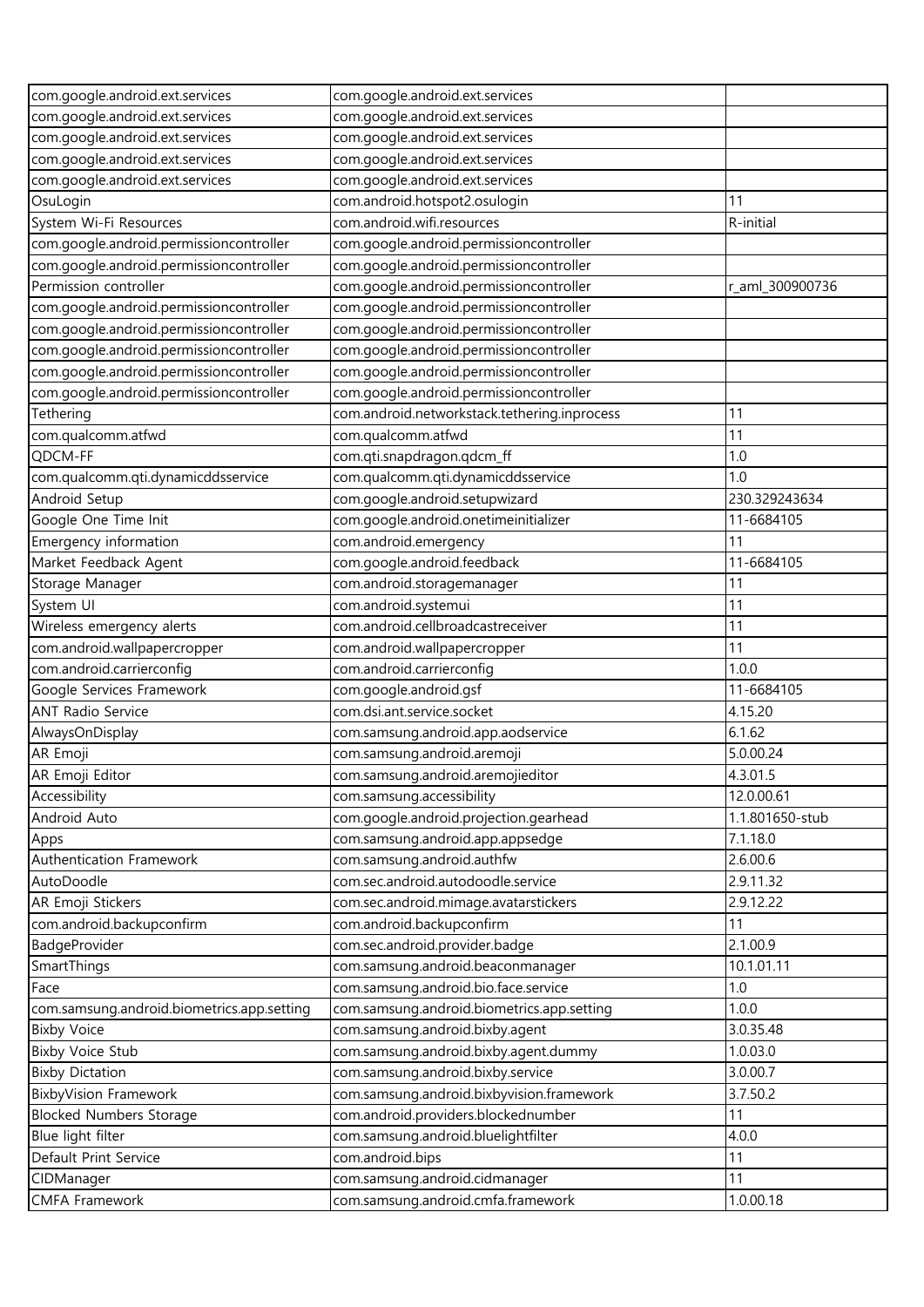| CMHProvider                               | com.samsung.cmh                             | 6.0.54                           |
|-------------------------------------------|---------------------------------------------|----------------------------------|
| CSC                                       | com.samsung.sec.android.application.csc     | 1.0.1.0                          |
| CallBGProvider                            | com.samsung.android.callbgprovider          | 12.0.00.26                       |
| Call Log Backup/Restore                   | com.android.calllogbackup                   | 11                               |
| Google Wi-Fi Provisioner                  | com.google.android.apps.carrier.carrierwifi | 1.2.345084952                    |
| Cell Broadcast Service                    | com.android.cellbroadcastservice            | 11                               |
| ClipboardSaveService                      | com.samsung.clipboardsaveservice            | 2.0                              |
| Edge panels                               | com.samsung.android.app.cocktailbarservice  | 7.1.13.0                         |
| ConfigUpdater                             | com.google.android.configupdater            | 11-6684105                       |
| Work profile                              | com.samsung.android.knox.containeragent     | 2.7.05001015                     |
| com.android.cts.priv.ctsshim              | com.android.cts.priv.ctsshim                | 11-6508977                       |
| DeX for PC                                | com.sec.android.app.dexonpc                 | 1.4.00.17                        |
| Samsung DeX                               | com.sec.android.desktopmode.uiservice       | 3.9.21.4                         |
| DeviceKeystring                           | com.sec.android.app.factorykeystring        | 11                               |
| Device Personalization Services           | com.google.android.as                       | R.3.sysimg.oem.325908743         |
| <b>DQA</b>                                | com.samsung.android.dqagent                 | 2.0.11                           |
| <b>DeviceTest</b>                         | com.sec.factory                             | 11                               |
| DiagMonAgent                              | com.sec.android.diagmonagent                | 7.0.05                           |
| Samsung Digital Key                       | com.samsung.android.digitalkey              | 1.0.00.25                        |
| Digital Wellbeing                         | com.samsung.android.forest                  | 2.0.00.51                        |
| com.google.android.documentsui            | com.google.android.documentsui              |                                  |
| com.google.android.documentsui            | com.google.android.documentsui              |                                  |
| com.google.android.documentsui            | com.google.android.documentsui              |                                  |
| com.google.android.documentsui            | com.google.android.documentsui              |                                  |
| com.google.android.documentsui            | com.google.android.documentsui              |                                  |
| Files                                     | com.google.android.documentsui              | r_aml_300900741                  |
| com.google.android.documentsui            | com.google.android.documentsui              |                                  |
| com.google.android.documentsui            | com.google.android.documentsui              |                                  |
| Downloads                                 | com.android.providers.downloads.ui          | 11                               |
| Wallpapers                                | com.samsung.android.app.dressroom           | 1.3.65                           |
| Live focus                                | com.samsung.android.app.dofviewer           | 6.0.24                           |
| Wallpaper services                        | com.samsung.android.dynamiclock             | 3.3.01.19                        |
| Dynamic System Updates                    | com.android.dynsystem                       | 11                               |
| Nearby device scanning                    | com.samsung.android.easysetup               | 11.0.15.0                        |
| com.samsung.android.knox.attestation      | com.samsung.android.knox.attestation        | 1.2.00.22                        |
| com.sec.epdg                              | com.sec.epdg                                | 11                               |
| <b>External Storage</b>                   | com.android.externalstorage                 | 11                               |
| Facebook App Installer                    | com.facebook.system                         | 59.1.10                          |
| Facebook Services                         | com.facebook.services                       | 54.0.12                          |
| FaceService                               | com.samsung.faceservice                     | 4.3.05                           |
| Secure Wi-Fi                              | com.samsung.android.fast                    | 6.5.00.3                         |
| Finder                                    | com.samsung.android.app.galaxyfinder        | 9.6.28.0                         |
| Find My Mobile                            | com.samsung.android.fmm                     | 7.2.09.7                         |
| Software update                           | com.wssyncmldm                              | 3.7.11                           |
| <b>Fused Location</b>                     | com.android.location.fused                  | 11                               |
| Galaxy Essentials Widget                  | com.sec.android.widgetapp.samsungapps       | 1.7.13.2                         |
| Galaxy Store                              | com.sec.android.app.samsungapps             | 4.5.22.9                         |
| Samsung SM8150 GameDriver                 | com.samsung.gamedriver.sm8150               | 11.0.00.0                        |
| Game Launcher                             | com.samsung.android.game.gamehome           | 4.3.03.5                         |
| Game Optimizing Service                   | com.samsung.android.game.gos                | 3.4.00.34                        |
| Game Booster                              | com.samsung.android.game.gametools          | 3.0.00.18                        |
| Google Play services                      | com.google.android.gms                      | 20.33.15 (150408-330018294)      |
| com.google.android.gms.policy_sidecar_aps | com.google.android.gms.policy_sidecar_aps   | 200475003010.298822850.298822850 |
|                                           |                                             |                                  |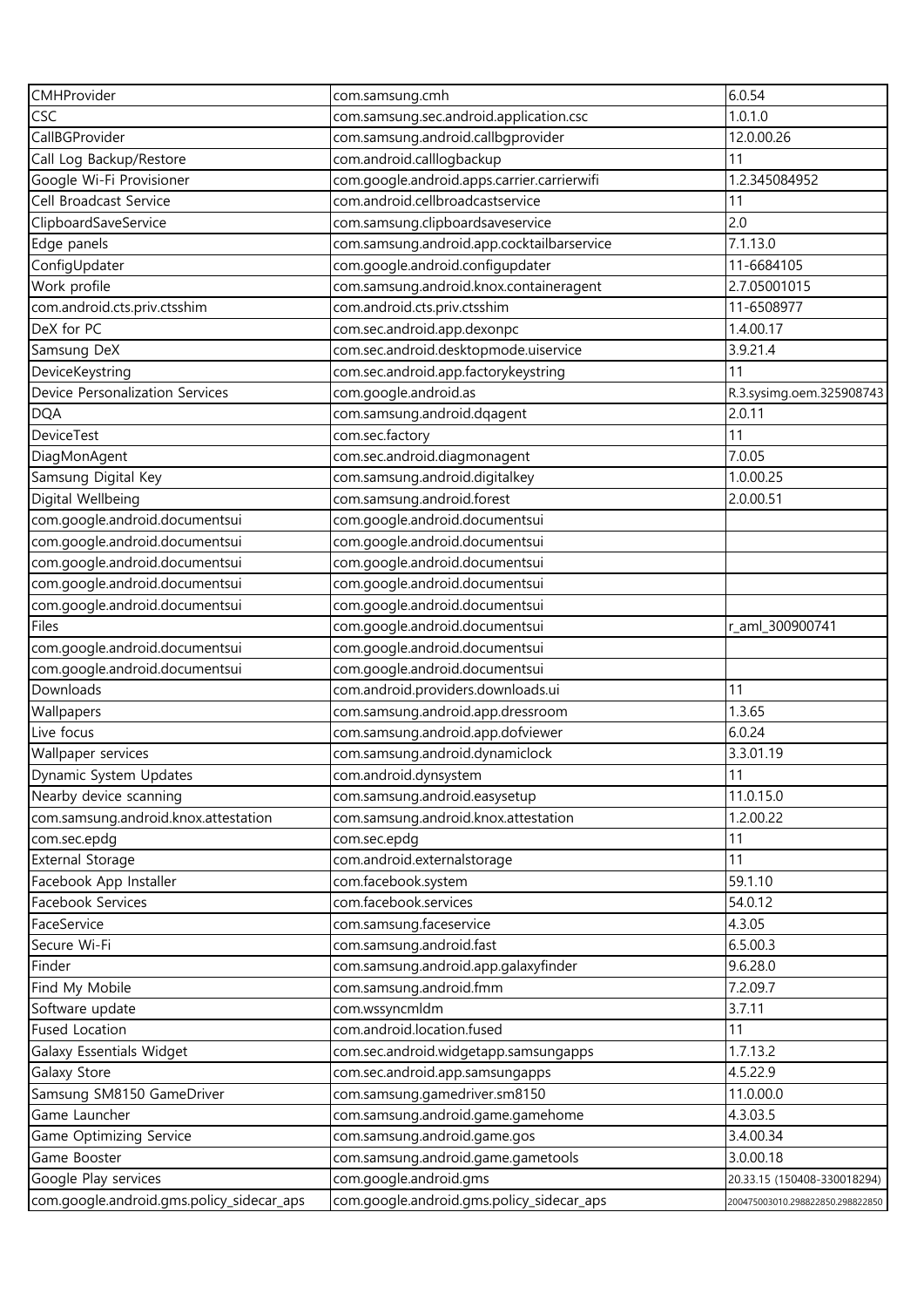| Package installer                                | com.google.android.packageinstaller              | 11-6684105      |
|--------------------------------------------------|--------------------------------------------------|-----------------|
| Google Partner Setup                             | com.google.android.partnersetup                  | 100.327071041   |
| Android Setup                                    | com.google.android.apps.restore                  | 1.0.334154002   |
| GPUWatch                                         | com.samsung.gpuwatchapp                          | 2.0.40          |
| Hancom Office Editor                             | com.hancom.office.editor.hidden                  | 7.0.200506      |
| Tags                                             | com.samsung.android.service.tagservice           | 1.6.15.0        |
| HdmApp                                           | com.samsung.android.hdmapp                       | 1.0.00.10       |
| Adapt Sound                                      | com.sec.hearingadjust                            | 11.0.24         |
| <b>IOTHiddenMenu</b>                             | com.sec.hiddenmenu                               | 11              |
| Google Assistant                                 | com.android.hotwordenrollment.okgoogle           | 11              |
| Google Assistant                                 | com.android.hotwordenrollment.xgoogle            | 11              |
| HwModuleTest                                     | com.sec.android.app.hwmoduletest                 | 11              |
| IPService                                        | com.samsung.ipservice                            | 4.0.38          |
| ImsLogger                                        | com.sec.imslogger                                | 1.20200801      |
| Input Devices                                    | com.android.inputdevices                         | 11              |
| SmartFPSAdjuster                                 | com.sec.android.smartfpsadjuster                 | 11              |
| Samsung Visit In                                 | com.samsung.android.ipsgeofence                  | 4.1.02.122      |
| <b>KLMS Agent</b>                                | com.samsung.klmsagent                            | 3.4.20411       |
| Work profile                                     | com.samsung.android.knox.containercore           | 1.0             |
| Samsung DeX Home                                 | com.sec.android.app.desktoplauncher              | 3.0.03.44       |
| Device Services                                  | com.samsung.android.kgclient                     | 2.2.70          |
| Knox Key Chain                                   | com.samsung.knox.keychain                        | 11              |
| KnoxPushManager                                  | com.samsung.android.knox.pushmanager             | 1.1.00.35       |
| com.test.LTEfunctionality                        | com.test.LTEfunctionality                        | 1.0             |
| Link to Windows Service                          | com.samsung.android.mdx                          | 2.1.07.4        |
| <b>DECO PIC</b>                                  | com.samsung.android.livestickers                 | 2.0.00.34       |
| Live Wallpaper Picker                            | com.android.wallpaper.livepicker                 | 11              |
| com.android.localtransport                       | com.android.localtransport                       | 11              |
| Work Setup                                       | com.android.managedprovisioning                  | 11              |
| Samsung Galaxy Friends                           | com.samsung.android.mateagent                    | 2.1.21.2        |
| mlp                                              | com.samsung.mlp                                  | 5.0.04          |
| com.android.providers.media                      | com.android.providers.media                      | 11              |
| MmsService                                       | com.android.mms.service                          | 11              |
| MobileWips                                       | com.samsung.android.server.wifi.mobilewips       | 1.1.19.0        |
| Service mode RIL                                 | com.sec.android.RilServiceModeApp                | 11              |
| MTP application                                  | com.samsung.android.MtpApplication               | 1.0             |
| MTP Host                                         | com.android.mtp                                  | 11              |
| Separate app sound                               | com.samsung.android.setting.multisound           | 3.0.00.11       |
| Default                                          | com.samsung.android.winner.p00.wallpapermulti    | 3               |
| NSDSWebApp                                       | com.sec.vsim.ericssonnsds.webapp                 | 2.0.06.0        |
| Samsung Location SDK                             | com.sec.location.nsflp2                          | 5.3.45          |
| NetworkDiagnostic                                | com.samsung.android.networkdiagnostic            | 2.5.05.3        |
| com.google.android.networkstack.permissionconfig | com.google.android.networkstack.permissionconfig | r_aml_300900722 |
| com.google.android.networkstack.permissionconfig | com.google.android.networkstack.permissionconfig |                 |
| com.google.android.networkstack.permissionconfig | com.google.android.networkstack.permissionconfig |                 |
| com.google.android.networkstack.permissionconfig | com.google.android.networkstack.permissionconfig |                 |
| com.google.android.networkstack.permissionconfig | com.google.android.networkstack.permissionconfig |                 |
| com.google.android.networkstack.permissionconfig | com.google.android.networkstack.permissionconfig |                 |
| com.google.android.networkstack.permissionconfig | com.google.android.networkstack.permissionconfig |                 |
| com.google.android.networkstack.permissionconfig | com.google.android.networkstack.permissionconfig |                 |
| com.google.android.networkstack                  | com.google.android.networkstack                  |                 |
| Network manager                                  | com.google.android.networkstack                  | r_aml_300900700 |
| com.google.android.networkstack                  | com.google.android.networkstack                  |                 |
|                                                  |                                                  |                 |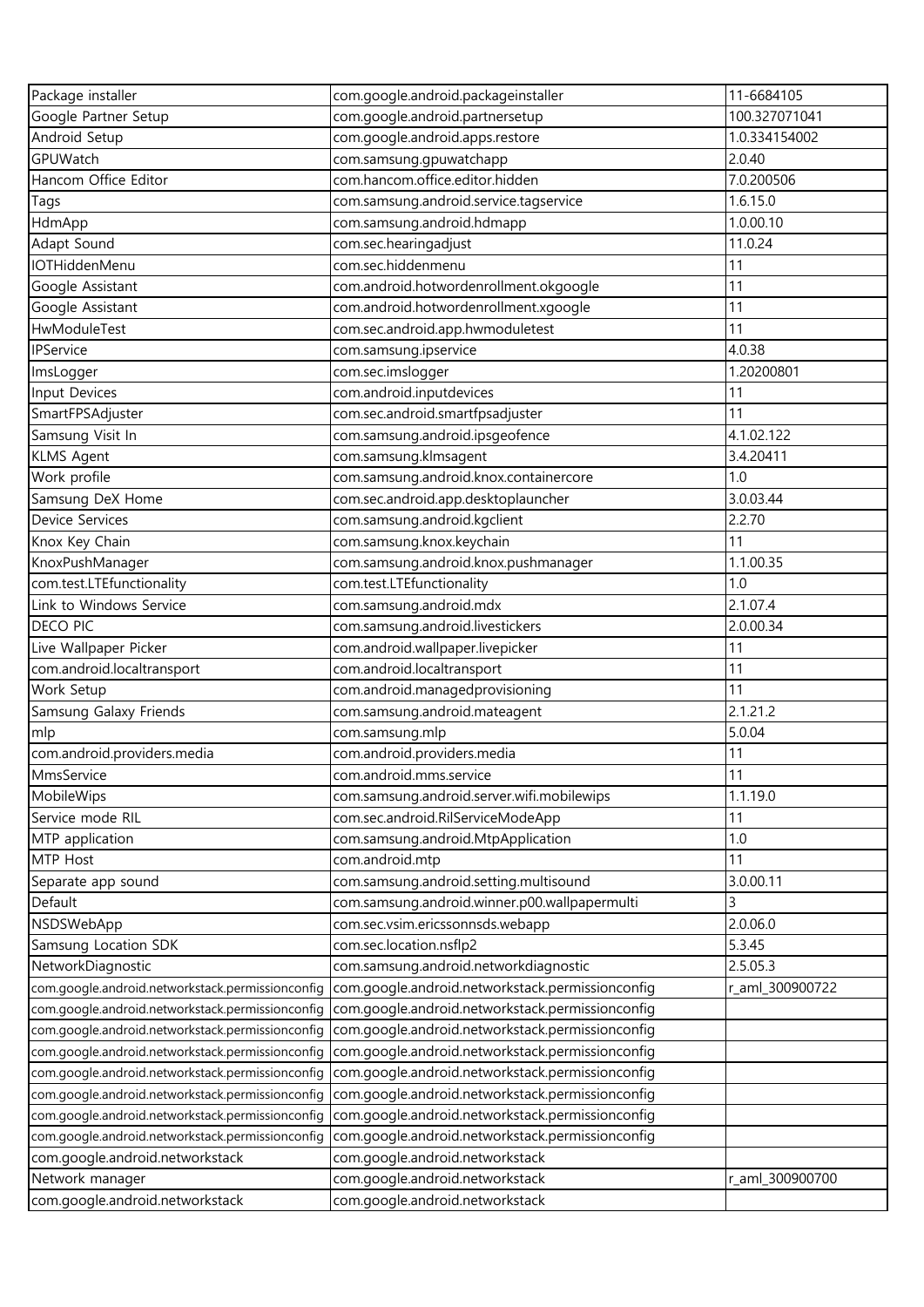| com.google.android.networkstack       | com.google.android.networkstack          |                               |
|---------------------------------------|------------------------------------------|-------------------------------|
| com.google.android.networkstack       | com.google.android.networkstack          |                               |
| com.google.android.networkstack       | com.google.android.networkstack          |                               |
| com.google.android.networkstack       | com.google.android.networkstack          |                               |
| com.google.android.networkstack       | com.google.android.networkstack          |                               |
| com.google.android.networkstack       | com.google.android.networkstack          |                               |
| Configuration update                  | com.samsung.android.app.omcagent         | 5.3.22                        |
| com.android.ons                       | com.android.ons                          | 11                            |
| Office Mobile                         | com.microsoft.office.officehubhl         | 16.0.11126.20206              |
| Configuration message                 | com.wsomacp                              | 7.4.07                        |
| OneDrive                              | com.microsoft.skydrive                   | 6.16                          |
| Samsung PaymentFramework              | com.samsung.android.spayfw               | 2.9.04                        |
| People edge                           | com.samsung.android.service.peoplestripe | 12.0.00.14                    |
| RilNotifier                           | com.sec.app.RilErrorNotifier             | 1.0.0                         |
| Google Play Store                     | com.android.vending                      | 22.1.18-21 [0] [PR] 334276832 |
| Photo Editor                          | com.sec.android.mimage.photoretouching   | 2.9.11.35                     |
| Application installer                 | com.sec.android.preloadinstaller         | 11                            |
| ProxyHandler                          | com.android.proxyhandler                 | 11                            |
| Media and devices                     | com.samsung.android.mdx.quickboard       | 2.0.12.482                    |
| <b>Bixby Routines</b>                 | com.samsung.android.app.routines         | 3.0.45                        |
| <b>Customization Service</b>          | com.samsung.android.rubin.app            | 2.8.00.14                     |
| SCameraService                        | com.samsung.android.camerasdkservice     | 1.1                           |
| SCameraXService                       | com.samsung.android.cameraxservice       | 1.1                           |
| Configuration update                  | com.samsung.android.sdm.config           | 3.0.08                        |
| SEMFactoryApp                         | com.sem.factoryapp                       | 1.0.00.41                     |
| SKMSAgentService                      | com.skms.android.agent                   | 1.0.40-48                     |
| Software update                       | com.sec.android.soagent                  | 6.0.08                        |
| Samsung Push Service                  | com.sec.spp.push                         | 3.3.06                        |
| <b>SVC Agent</b>                      | com.samsung.android.svcagent             | 5.0.00.11                     |
| Samsung voice input                   | com.samsung.android.svoiceime            | 2.3.01.1                      |
| Samsung account                       | com.osp.app.signin                       | 12.0.00.29                    |
| Samsung Checkout                      | com.sec.android.app.billing              | 5.0.30.0                      |
| Calendar Storage                      | com.android.providers.calendar           | 12.0.00.3                     |
| Camera                                | com.sec.android.app.camera               | 11.0.00.38                    |
| Samsung Cloud                         | com.samsung.android.scloud               | 4.6.01.2                      |
| Contacts                              | com.samsung.android.app.contacts         | 12.1.02.22                    |
| Contacts Storage                      | com.samsung.android.providers.contacts   | 12.5.04                       |
| Samsung Core Services                 | com.samsung.android.scs                  | 1.0.00.41                     |
| Samsung Device Health Manager Service | com.sec.android.sdhms                    | 11                            |
| Phone                                 | com.samsung.android.dialer               | 12.1.02.22                    |
| Samsung Experience Svc                | com.samsung.android.mobileservice        | 12.0.00.29                    |
| Gallery                               | com.sec.android.gallery3d                | 12.0.00.51                    |
| Call                                  | com.samsung.android.incallui             | 12.0.01.56                    |
| Magnifier                             | com.sec.android.app.magnifier            | 10.0.60                       |
| Messages                              | com.samsung.android.messaging            | 12.1.10.15                    |
| Samsung Multi Connectivity            | com.samsung.android.mcfserver            | 1.0.02.85                     |
| Samsung Pass                          | com.samsung.android.samsungpass          | 2.6.00.38                     |
| SamsungPositioning                    | com.samsung.android.samsungpositioning   | 3.1.01.6                      |
| SamsungSmartSuggestions               | com.samsung.android.smartsuggestions     | 11                            |
| What                                  | com.samsung.android.app.social           | 12.0.00.4                     |
| Time Zone Updater                     | com.samsung.android.timezone.updater     | 1.0.00.00000                  |
| Video Player                          | com.samsung.android.video                | 7.3.10.35                     |
| Separated Apps                        | com.samsung.android.appseparation        | 1.0.01.35                     |
|                                       |                                          |                               |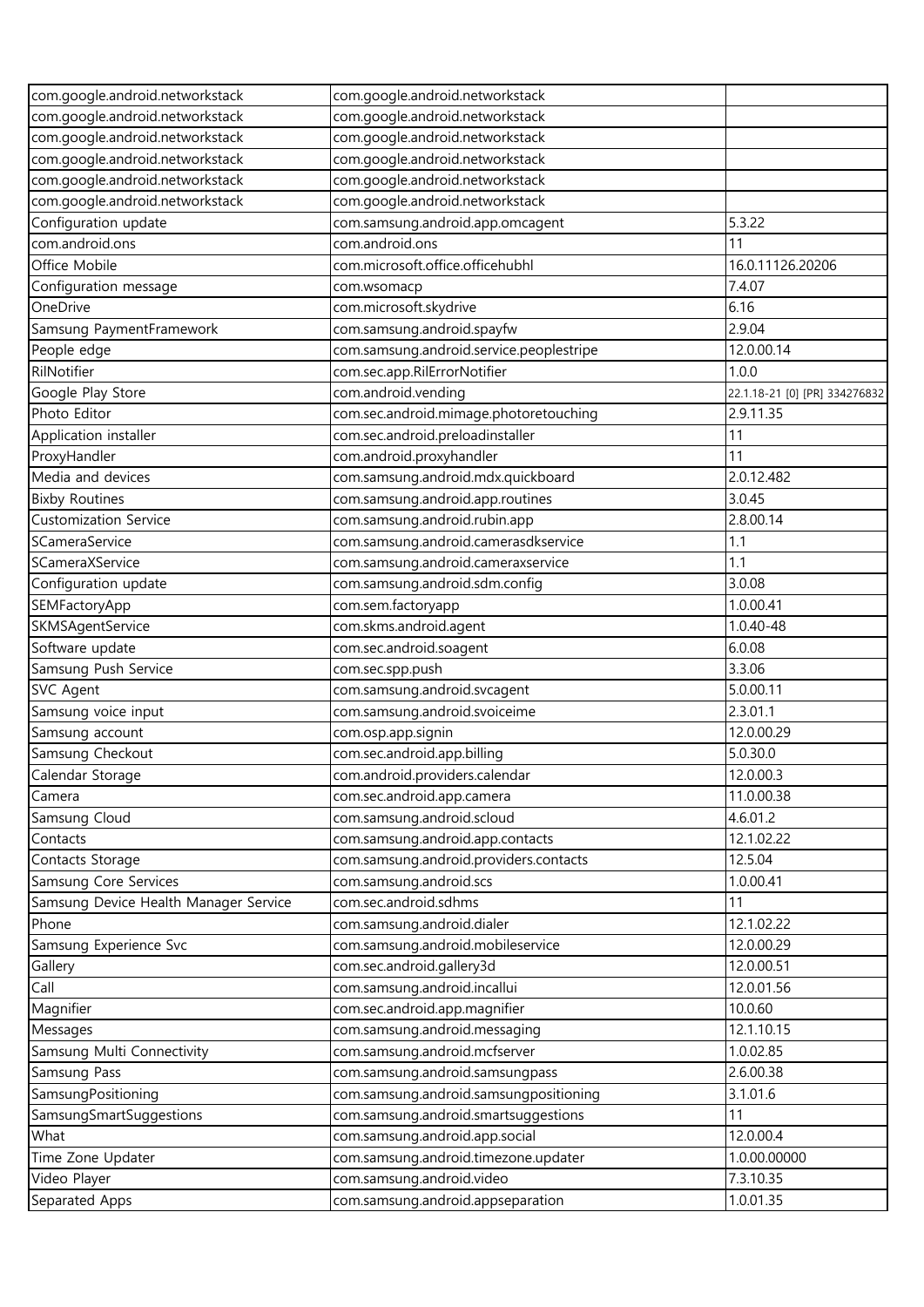| Configuration update                     | com.samsung.android.providers.carrier                                                   | 1.0.27                   |
|------------------------------------------|-----------------------------------------------------------------------------------------|--------------------------|
| Download Manager                         | com.android.providers.downloads                                                         | 11                       |
| Email                                    | com.samsung.android.email.provider                                                      | 6.1.30.30                |
| Settings                                 | com.android.settings                                                                    | 11                       |
| Sec Media Storage                        | com.samsung.android.providers.media                                                     | 11                       |
| My Files                                 | com.sec.android.app.myfiles                                                             | 12.0.00.512              |
| Settings Suggestions                     | com.android.settings.intelligence                                                       | 11                       |
| Samsung SetupWizard                      | com.sec.android.app.SecSetupWizard                                                      | 3.0.23.1                 |
| SecSoundPicker                           | com.samsung.android.secsoundpicker                                                      | 1.0.00.22                |
| Dialer Storage                           | com.android.providers.telephony                                                         | 11                       |
| Secure Folder                            | com.samsung.knox.securefolder                                                           | 1.6.01.50                |
| Send SOS messages                        | com.sec.android.app.safetyassurance                                                     | 12.0.00.46               |
| SettingsBixby                            | com.samsung.android.app.settings.bixby                                                  | 3.0.20                   |
| Settings Storage                         | com.android.providers.settings                                                          | 11                       |
| Settings                                 | com.samsung.android.SettingsReceiver                                                    | 11                       |
| Quick Share                              | com.samsung.android.app.sharelive                                                       | 12.0.00.23               |
| com.android.sharedstoragebackup          | com.android.sharedstoragebackup                                                         | 11                       |
| Shell                                    | com.android.shell                                                                       | 11                       |
| Single Take                              | com.samsung.android.singletake.service                                                  | 2.0.00.28                |
| Smart Call                               | com.samsung.android.smartcallprovider                                                   | 12.0.00.20               |
| EpdgTestApp                              | com.sec.epdgtestapp                                                                     | 11                       |
| Device care                              | com.samsung.android.lool                                                                | 12.0.00.42               |
| com.samsung.android.smartswitchassistant | com.samsung.android.smartswitchassistant                                                | 2.0.01                   |
| SoundAlive                               | com.sec.android.app.soundalive                                                          | 9.5.19                   |
| Intent Filter Verification Service       | com.android.statementservice                                                            | 1.0                      |
| Crocro and friends                       |                                                                                         | 4.0.03                   |
| StoryService                             | com.samsung.android.app.camera.sticker.facearavatar.preload<br>com.samsung.storyservice | 4.0.32                   |
| SystemUIBixby2                           | com.samsung.systemui.bixby2                                                             | 1.4.01.1                 |
| Samsung DeX System UI                    | com.samsung.desktopsystemui                                                             | 11                       |
| TADownloader                             | com.samsung.android.tadownloader                                                        | 1.2.04                   |
| AuthFw TaPack                            | com.samsung.android.tapack.authfw                                                       | 1.0.31.0                 |
|                                          | com.android.apps.tag                                                                    | 4.3.00                   |
| Tags<br>TalkBack                         | com.samsung.android.accessibility.talkback                                              | 12.0.00.23               |
| Tasks                                    | com.samsung.android.app.taskedge                                                        | 4.2.29                   |
| Phone Services                           | com.android.phone                                                                       | 11                       |
| Phone                                    | com.android.server.telecom                                                              | 11                       |
|                                          |                                                                                         | 12.0.01.37               |
| Call settings                            | com.samsung.android.app.telephonyui                                                     | 11.0.0.0                 |
| Galaxy Themes Service                    | com.samsung.android.themecenter                                                         |                          |
| <b>Galaxy Themes</b>                     | com.samsung.android.themestore                                                          | 5.2.00.1215              |
| Samsung Time Zone Data                   | com.samsung.android.timezone.data_R                                                     | 1.0.02.3                 |
| One UI Home                              | com.sec.android.app.launcher                                                            | 12.0.00.175              |
| Device Health Services                   | com.google.android.apps.turbo                                                           | 1.15.0.311380394.release |
| <b>Tethering Provision</b>               | com.samsung.unifiedtp                                                                   | 1.0.07.2                 |
| <b>User Dictionary</b>                   | com.android.providers.userdictionary                                                    | 11                       |
| Google                                   | com.google.android.googlequicksearchbox                                                 | 11.30.9.21.arm64         |
| VpnDialogs                               | com.android.vpndialogs                                                                  | 11                       |
| Your Phone Companion                     | com.microsoft.appmanager                                                                | 0.0.7                    |
| <b>IMS Service</b>                       | com.sec.imsservice                                                                      | 1.0                      |
| Knox Analytics Uploader                  | com.samsung.android.knox.analytics.uploader                                             | 1.2.01.1                 |
| KnoxVpnPacProcessor                      | com.knox.vpn.proxyhandler                                                               | 11                       |
| ringtonebackup                           | com.sec.android.app.ringtoneBR                                                          | 1.0.00.4                 |
| Service mode                             | com.sec.android.app.servicemodeapp                                                      | 11                       |
| SmartFaceService                         | com.samsung.android.smartface                                                           | 1.0                      |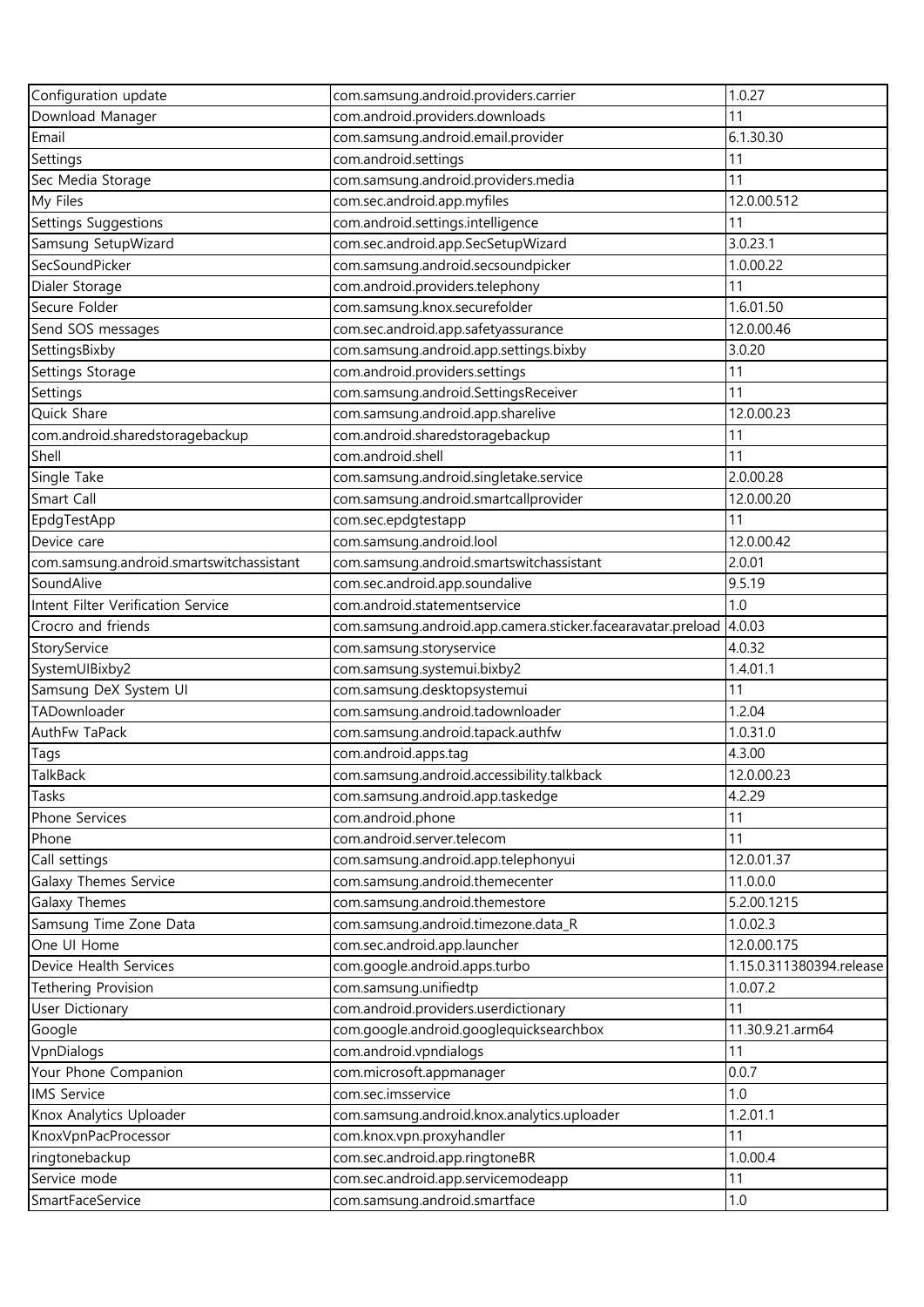| com.samsung.android.wallpaper.res                       | com.samsung.android.wallpaper.res                                                                               | 11                |
|---------------------------------------------------------|-----------------------------------------------------------------------------------------------------------------|-------------------|
| Software Update                                         | com.ws.dm                                                                                                       | 4.5.17            |
| QoSIndicator                                            | com.samsung.qosindicator                                                                                        | 1.1.08            |
| AT&T TV                                                 | com.att.tv                                                                                                      | 3.0.0.05156       |
| <b>GOT: Conquest</b>                                    | com.wb.goog.got.conquest                                                                                        | 2.10.249000       |
| AT&T Smart Wi-Fi                                        | com.att.android.attsmartwifi                                                                                    | 3.0               |
| <b>CNN</b>                                              | com.cnn.mobile.android.phone                                                                                    | 5.20.att          |
| Bleacher Report                                         | com.bleacherreport.android.teamstream                                                                           | 1.0               |
| AT&T WatchTV                                            | com.att.tv.watchtv                                                                                              | 2.0.15.02145      |
| <b>ATT Security Services</b>                            | com.att.csoiam.mobilekey                                                                                        | 1.0.6             |
| Setup & Transfer                                        | com.synchronoss.dcs.att.r2g                                                                                     | 3.0.0.150-release |
| Call Protect                                            | com.att.callprotect                                                                                             | 3.10.2-2135       |
| Device Help                                             | com.att.dh                                                                                                      | 3.53.1            |
| AT&T Remote Support                                     | net.aetherpal.device                                                                                            | 2.04.1103.283     |
| myAT&T                                                  | com.att.myWireless                                                                                              | 6.7.1             |
| Visual Voicemail                                        | com.samsung.attvvm                                                                                              | 13.2.00.0         |
| Mobile Network Diagnostics                              | com.att.iqi                                                                                                     | 7.0.5             |
| Mobile Services Manager                                 | com.dti.att                                                                                                     | 7.0.107-5314      |
| AT&T Mobile Security                                    | com.att.mobilesecurity                                                                                          | 5.5.1-d2044a3     |
| com.qualcomm.qti.gpudrivers.msmnile.api30               | com.qualcomm.qti.qpudrivers.msmnile.api30                                                                       | 0.1.0             |
| Samsung SM8150 VKLayer                                  | com.samsung.vklayer.sm8150                                                                                      | 11.0.00.0         |
| com.qualcomm.timeservice                                | com.qualcomm.timeservice                                                                                        | 11                |
|                                                         |                                                                                                                 | 11                |
| <b>QTR</b>                                              | com.qualcomm.qti.smq                                                                                            |                   |
| Cinnamon                                                | com.android.theme.color.cinnamon                                                                                | 1.0               |
| Purple                                                  | com.android.theme.color.purple                                                                                  | 1.0               |
| Rounded                                                 | com.android.theme.icon_pack.rounded.android                                                                     | 1.0               |
| Corner cutout                                           | com.android.internal.display.cutout.emulation.corner                                                            | 1.0               |
| Orchid                                                  | com.android.theme.color.orchid                                                                                  | 1.0               |
| Rounded                                                 | com.android.theme.icon_pack.rounded.themepicker                                                                 | 1.0               |
| android.auto_generated_rro_vendor_                      | android.auto_generated_rro_vendor_                                                                              | 1.0               |
| Gestural Navigation Bar                                 | com.samsung.internal.systemui.navbar.gestural_no_hint                                                           | 1.0               |
| Circular                                                | com.android.theme.icon_pack.circular.settings                                                                   | 1.0               |
| Circular                                                | com.android.theme.icon_pack.circular.systemui                                                                   | 1.0               |
| 3 Button Navigation Bar                                 | com.android.internal.systemui.navbar.threebutton                                                                | 1.0               |
| Gestural Navigation Bar                                 | com.android.internal.systemui.navbar.gestural                                                                   | 1.0               |
| Vessel                                                  | com.android.theme.icon.vessel                                                                                   | 1.0               |
| Waterfall cutout                                        | com.android.internal.display.cutout.emulation.waterfall                                                         | 1.0               |
| Green                                                   | com.android.theme.color.green                                                                                   | 1.0               |
| Filled                                                  | com.android.theme.icon_pack.filled.themepicker                                                                  | 1.0               |
| Filled                                                  | com.android.theme.icon_pack.filled.android                                                                      | 1.0               |
| Squircle                                                | com.android.theme.icon.squircle                                                                                 | 1.0               |
| Gestural Navigation Bar                                 | com.samsung.internal.systemui.navbar.gestural_no_hint_wide_back                                                 | 1.0               |
| Tapered Rect                                            | com.android.theme.icon.taperedrect                                                                              | 1.0               |
| Gestural Navigation Bar                                 | com.samsung.internal.systemui.navbar.gestural_no_hint_narrow_back                                               | 1.0               |
|                                                         | com.google.android.overlay.modules.cellbroadcastservice com.google.android.overlay.modules.cellbroadcastservice | 11                |
| com.google.android.overlay.gmsconfig.common             | com.google.android.overlay.gmsconfig.common                                                                     | 1.0               |
| Pebble                                                  | com.android.theme.icon.pebble                                                                                   | 1.0               |
| Gestural Navigation Bar                                 | com.android.internal.systemui.navbar.gestural_narrow_back                                                       | 1.0               |
| com.google.android.overlay.modules.permissioncontroller | com.google.android.overlay.modules.permissioncontroller                                                         | 1.0               |
| Filled                                                  | com.android.theme.icon_pack.filled.systemui                                                                     | 1.0               |
| Filled                                                  | com.android.theme.icon_pack.filled.settings                                                                     | 1.0               |
| Rounded                                                 | com.android.theme.icon_pack.rounded.systemui                                                                    | 1.0               |
| Noto Serif / Source Sans Pro                            | com.android.theme.font.notoserifsource                                                                          | 1.0               |
|                                                         |                                                                                                                 |                   |